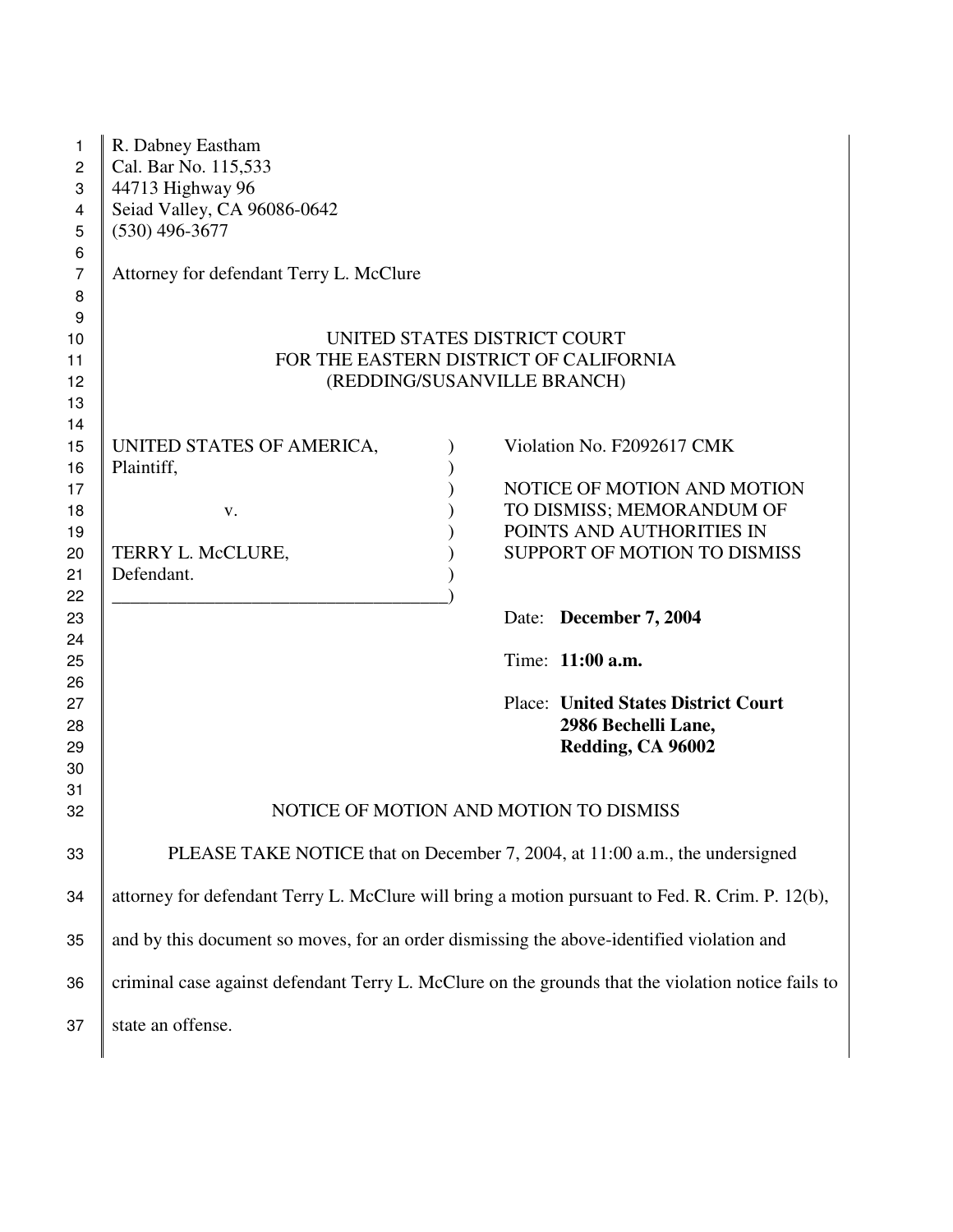| $\mathbf{1}$                              | The motion of the defendant Terry L. McClure to dismiss is supported by the following   |
|-------------------------------------------|-----------------------------------------------------------------------------------------|
| $\mathbf{2}$                              | memorandum of points and authorities and by the accompanying Declaration of R. Dabney   |
| 3                                         | Eastham in Support of Defendant's Motion to Dismiss.                                    |
| $\overline{\mathcal{A}}$                  |                                                                                         |
| $\sqrt{5}$                                | Respectfully submitted,                                                                 |
| 6                                         |                                                                                         |
| $\overline{7}$                            |                                                                                         |
| $\bf 8$<br>$\boldsymbol{9}$<br>$10$<br>11 | Date: November 15, 2004<br>R. Dabney Eastham<br>Attorney for Defendant Terry L. McClure |
| 12                                        |                                                                                         |
| 13                                        |                                                                                         |
| 14                                        |                                                                                         |
| 15                                        |                                                                                         |
| 16                                        |                                                                                         |
| 17                                        |                                                                                         |
| 18                                        |                                                                                         |
| $19$                                      |                                                                                         |
| 20                                        |                                                                                         |
| 21                                        |                                                                                         |
| 22                                        |                                                                                         |
| 23                                        |                                                                                         |
| 24                                        |                                                                                         |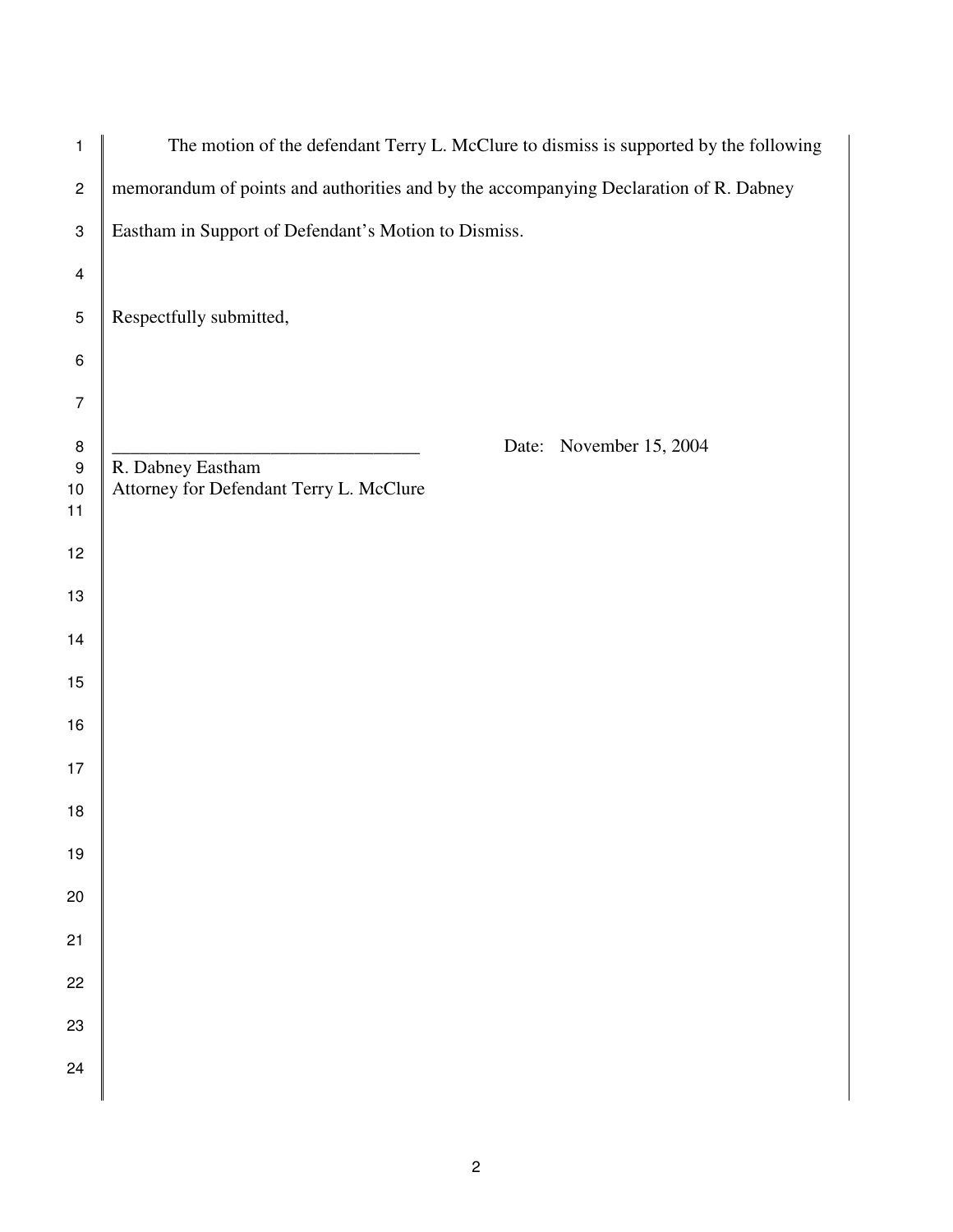## 1 MEMORANDUM OF POINTS AND AUTHORITIES 2 I BEEFINES IN SUPPORT OF MOTION TO DISMISS

 Defendant Terry L. McClure ("McClure") was arraigned on November 2, 2004 at the 6 Court's Redding location for a violation of 36 C.F.R. § 261.10(k). He pled not guilty. 36 C.F.R. § 261.10(k) prohibits "[u]se or occupancy of National Forest System land or facilities without special-use authorization when such authorization is required." As will be explained below, the government alleges that the particular use or occupancy for which McClure was given a violation notice was suction dredge mining in the Salmon River in lands administered by the Six Rivers National Forest. A "special use authorization" cannot be required for such a "use or occupancy" 12 and therefore the violation notice fails to state an offense. This Court therefore should issue an 13 order dismissing the violation notice and terminating this case.

3 4

## 14 **I. The Government Alleges that the Forbidden "Use or Occupancy" Was** 15 **Suction Dredge Mining**

17 In a case of this sort the defendant is not given an indictment or criminal complaint. 18 Instead, he receives a "violation notice" that both lists the regulation that he allegedly violated 19 and describes the offense. In this case, the violation notice, no. F 2092617, listed "36 CFR 20 261.10K" and described the offense as "[u]se or occupancy of National Forest System land 21 without special use authorization Pursuant 16 USC 551 [sic]." Declaration of R. Dabney 22 Eastham in Support of Defendant's Motion to Dismiss (filed with this document and referred to 23 hereinafter as the "Eastham Declaration"),  $\P\P$  3-4 and Exhibit A (includes copy of violation  $24$  notice).

25 At the arraignment the Court informed the undersigned attorney that McClure was 26 charged with a violation of 36 C.F.R. § 261.10(k) and then recited the language of that

16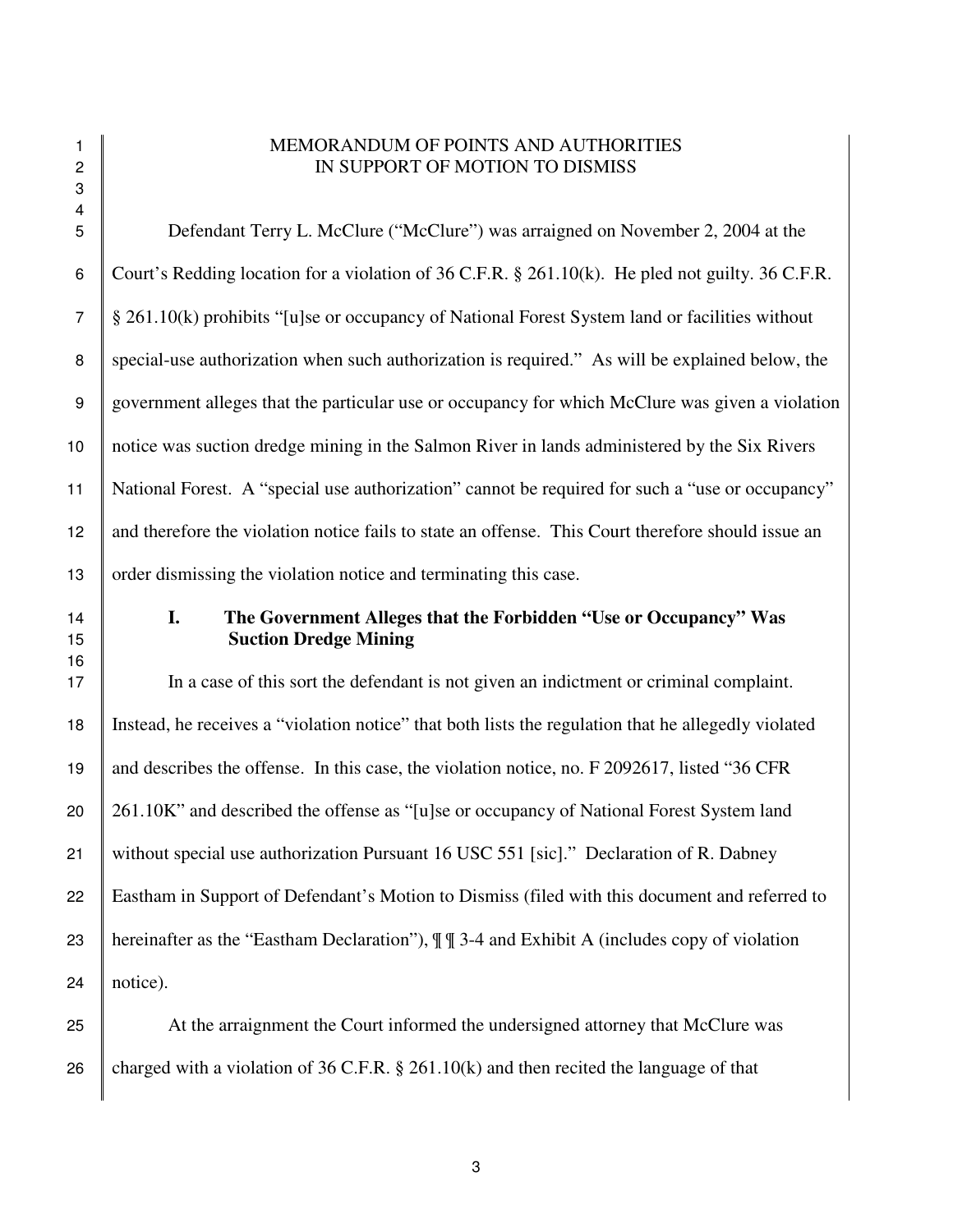| $\mathbf{1}$     | regulation. The undersigned attorney requested the Court to specify the alleged "use or                                                                |
|------------------|--------------------------------------------------------------------------------------------------------------------------------------------------------|
| $\overline{2}$   | occupancy" and the Court referred the undersigned attorney to the representatives of the                                                               |
| 3                | government then present, who appeared to be uniformed law enforcement personnel. These                                                                 |
| 4                | personnel provided the undersigned attorney with discovery that included a "Report of                                                                  |
| 5                | Investigation" having 23 attachments. The last attachment to this report was a copy of the                                                             |
| 6                | violation notice issued to McClure placed side-by-side with a "Statement of Probable Cause (for                                                        |
| $\overline{7}$   | issuance of an arrest warrant or summons)." Eastham Declaration at \[ 3 and Exhibit A (copy of                                                         |
| 8                | attachment no. 23 to Report of Investigation).                                                                                                         |
| $\boldsymbol{9}$ | The Statement of Probable Cause was not provided to McClure at the time of his citation,                                                               |
| 10               | perhaps because it had not been prepared at that time. It states that the citing officer "contacted                                                    |
| 11               | Terry L. McClure along the Salmon River, on lands administered by the Six Rivers National                                                              |
| 12               | Forest. McClure was operating a gold mining suction dredge in the river." Id. at $\llbracket 4$ .                                                      |
| 13               | The undersigned attorney contacted the Assistant United States Attorney assigned to this                                                               |
| 14               | case, Samantha S. Spangler. Ms. Spangler confirmed that the government is alleging that                                                                |
| 15               | McClure's "use or occupancy" of National Forest System land was suction dredge mining. See                                                             |
| 16               | id. at $\P$ 5-6 and Exhibit B (copy of e-mail message received from Ms. Spangler).                                                                     |
| 17<br>18<br>19   | A "Special Use Authorization" Cannot Be Required for a Mining "Use or<br>П.<br>Occupancy" and Therefore the Violation Notice Fails to State an Offense |
| 20               | The elements of a 36 C.F.R. $\S$ 261.10(k) offense may be identified by dividing the words                                                             |
| 21               | of the regulation into logical groups. These elements therefore are the following:                                                                     |
| 22               | (1) use or occupancy of National Forest System land;                                                                                                   |
| 23               | (2) without special-use authorization;                                                                                                                 |
| 24               | (3) when such authorization is required.                                                                                                               |
|                  |                                                                                                                                                        |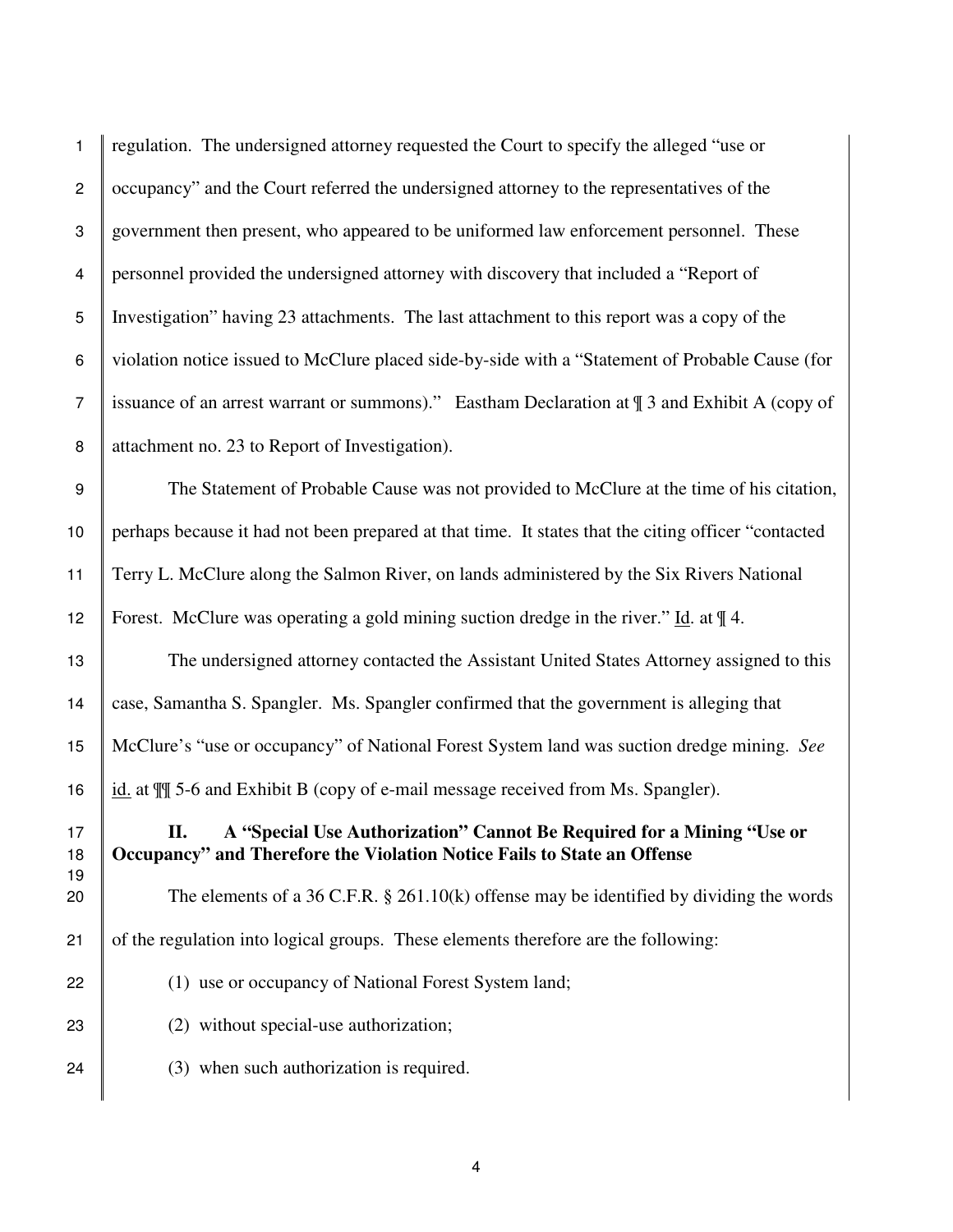The violation notice (as supplemented by the "Statement of Probable Cause" and the 2 government's statement of its allegations) fails to state an offense because a special-use authorization cannot be required for a mining activity.

 In considering a motion to dismiss for failure to state an offense this Court is obliged to take all well-pleaded allegations in the indictment or other charging document(s) as true. *E.g.*, 6 United States v. Jensen, 93 F.3d 667, 669 (9<sup>th</sup> Cir. 1996). The Court therefore must accept, for the purpose of deciding this motion only, that McClure's "use or occupancy" was suction dredge 8 mining, that this mining was taking place in "National Forest System lands," and that McClure did not have a "special-use authorization" for such use or occupancy.

 As explained in a recent case in the Eastern District of California that originated in this Court, "because activity covered by the Forest Service's mining regulations is excluded from the special use regulations, see 36 C.F.R. § 251.50(a), [footnote quoting this regulation omitted], the appellants could not obtain a special use authorization for their activity which was subject to the mining regulations." United States v. Lex, 300 F. Supp. 2d 951, 959-60 (E.D. Cal. 2003). 36 C.F.R. § 251.50(a) states in part that "[a]ll uses of National Forest System lands, improvements and resources, *except those provided for in the regulations governing* the disposal of timber (part 223) and *minerals (part 228)* and the grazing of livestock (part 222), are designated 'special uses.' Before engaging in a special use, persons or entities must submit an application to an authorized officer and must obtain a special use authorization from the authorized officer unless  $\parallel$  that requirement is waived by paragraph (c) of this section [emphasis supplied]."

21 As this Court may recall, in the Lex case two miners were cited for a violation of 36 22 C.F.R. § 261.10(b) because they were camping for an extended period on their mining claim on a 23 Tributary (Cecil Creek) of the South Fork of the Salmon River. That particular regulation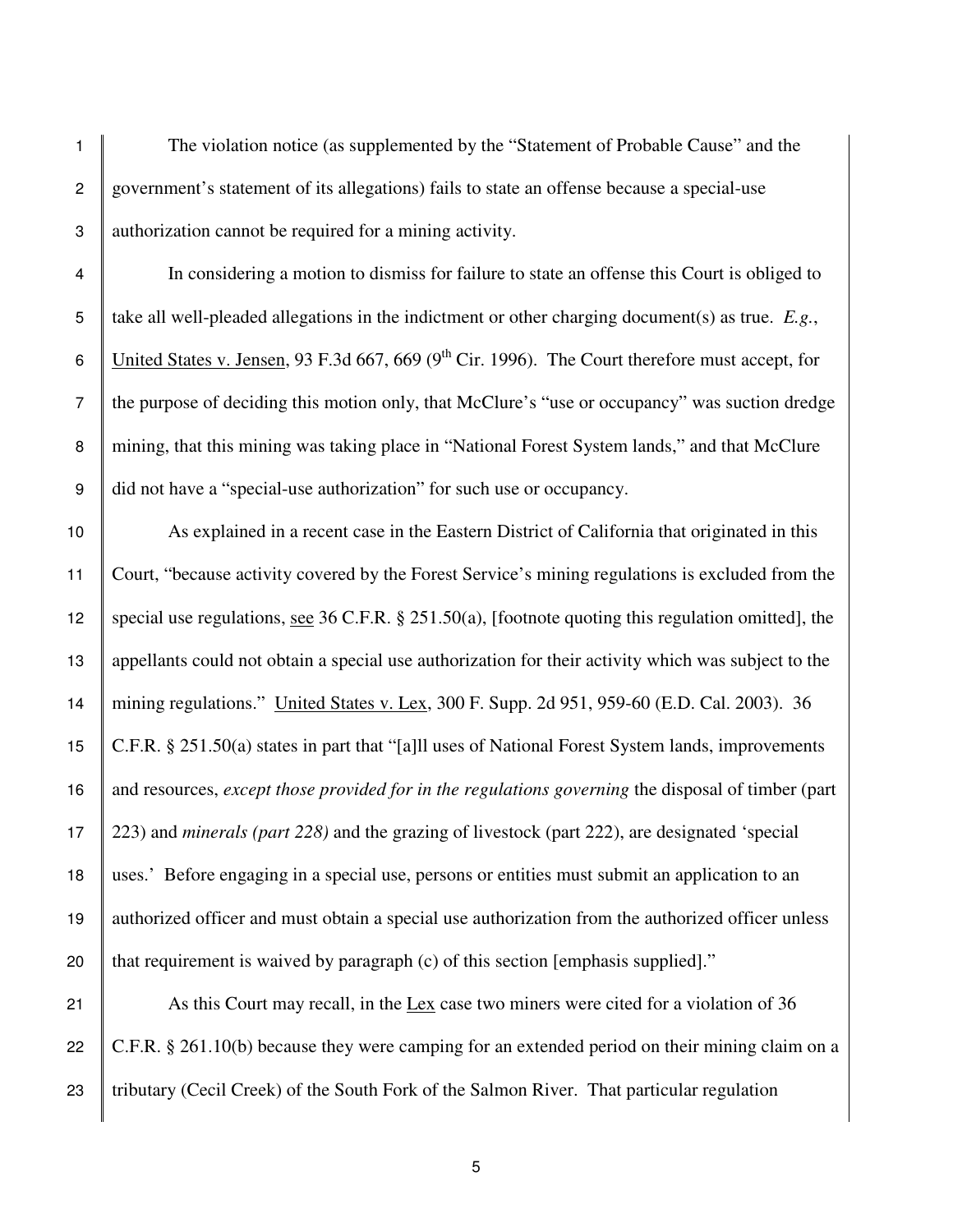1 prohibits "[t]aking possession of, occupying, or otherwise using National Forest System land for 2 residential purposes without a special-use authorization, or as otherwise authorized by Federal 3 law or regulation." Senior Judge Karlton decided on appeal from this Court that the miners in  $4 \parallel$  Lex "could not obtain a special-use authorization for their activity which was subject to the 5 mining regulations" but nevertheless were "otherwise authorized to occupy the land" by virtue of 6  $\parallel$  the mining laws of the United States.

 In the Lex case the citing officer testified that the miners had "mining equipment" 8 including "a portable suction dredge" at the creek. In the instant case the government does not 9 allege that McClure was residing on National Forest System land. Instead it alleges that he was 10 on such land for the purpose of suction mining dredging, which is clearly a mining activity of the type engaged in by the appellants in the Lex case. The government can therefore provide no principled basis for distinguishing the mining related activities of the Lex appellants from the mining activities allegedly performed on National Forest System lands by McClure. Because mining activities are excluded from the special-use regulations, they do not require and in fact cannot be granted a "special-use authorization" under the controlling authority of the Lex case.

 The government appears to be advancing the theory that McClure could not suction dredge in the Salmon River without "prior authorization from the Forest Service" under one of 18 the mining regulations ("36 CFR 228.4a"). Eastham Declaration at Exhibit A (copy of "Statement of Probable Cause"). The government apparently would like to vindicate this theory by charging McClure with a violation. It has, however, chosen an inappropriate penal enforcement regulation for the reasons given above.

22 The government says that it has the practice of charging under 36 C.F.R.  $\S$  261.10(k) 23 "when somebody is using the forest without a permit that they are supposed to have," Eastham